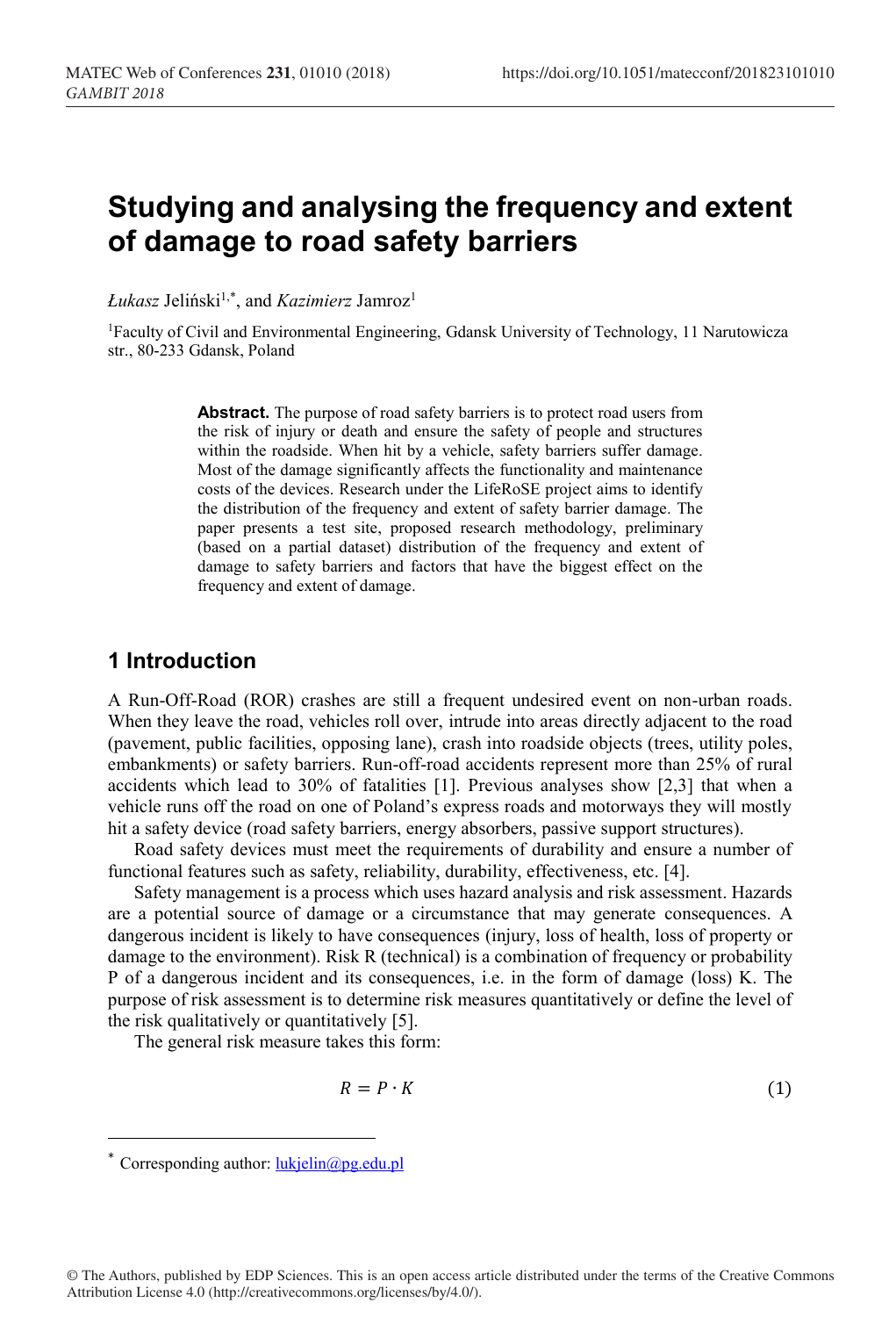where:

 $R$  – risk,

 $P$  – probability of a dangerous incident,

 $K$  – consequences (damage, loss) as a result of a dangerous incident.

Methods of safety hazard risk management are used to support decisions when road infrastructure is planned, designed, built and maintained. While safety barriers are an important road safety device and protect road users from the consequences of dangerous incidents, they may cause damage when a vehicle crashes into a barrier [6]. The safety of barriers is measured with the number of victims, density of accidents and costs of accidents. Safety can also be measured with the costs of safety barriers that are incurred when a vehicle hits a barrier. The costs are largely dependent on the type of barrier, frequency (probability) of a vehicle hitting the barrier and the length of the damaged barrier when an accident occurs. The probability of barrier damage depends on barrier reliability.

The reliability of a technical object is its ability to continue to perform specific functions under specific conditions and within a specific time (PN-EN 60300-1:2015). The reliability theory is based on the probability theory which is concerned with studying and forecasting random events. The purpose of reliability studies and analyses is to find a function to describe the probability of damage depending on time. It may have this general form [7]:

$$
P_f(t) = 1 - \Phi(\beta) \tag{2}
$$

where:

 $P_f$  – probability of damage,

 $\beta$  – reliability index,

 $\Phi$  – cumulative distribution function (function determining the probability distribution).

In the case of safety barriers the basics of the reliability theory can be used to describe the frequency of unwanted events, i.e. vehicles crashing into barriers. The reliability function defines the probability of damage to individual elements of a vehicle restraint system. The reliability of road safety barriers can be measured with the amount of damage, intensity of damage and the time between barrier repairs.

A key feature of safety barriers is durability which defines the safety device's ability to maintain the original features as requested by the investor over a specific time and under specific operating and environmental conditions. Durability is defined as the ability of a device to remain operational over a specific time. In the case of safety barriers this means being able to withstand a crash as designed by the manufacturer [4].

Economic efficiency is that feature of a system which ensures that products which the system produces (such as safety barriers) are made with minimum inefficiency and waste (cost minimisation) but still achieve the desired outcome. Economic efficiency of road safety devices is best measured with cost indicators such as the cost to build a device, replace it and remove it (economic costs) and the return on costs incurred [8].



**Fig. 1.** Examples of damage to safety barriers and the consequences as a result of a vehicle crash. Source: General Directorate for National Roads and Motorways, national roads branches.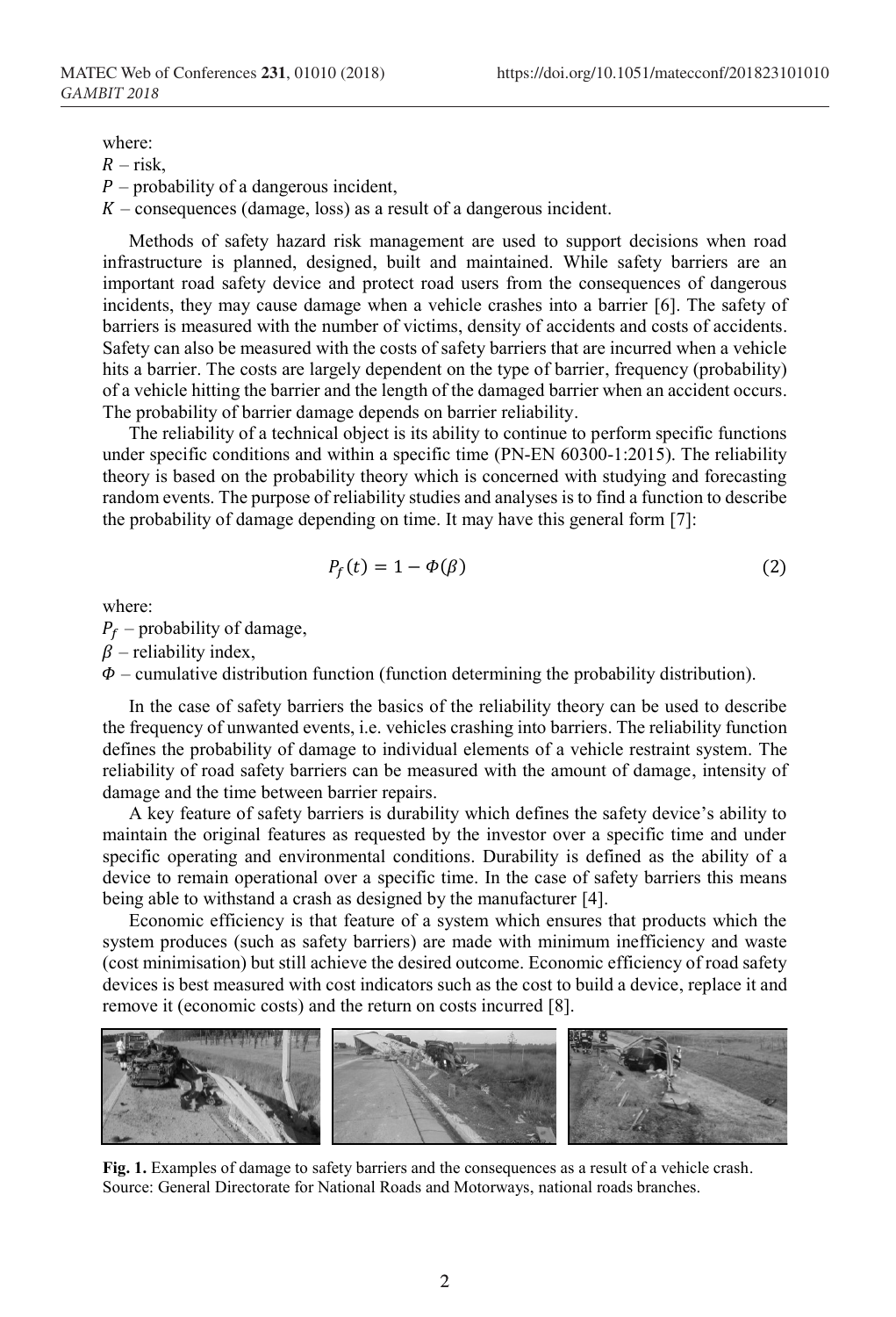To be safe, road barriers must meet the requirements of the PN-EN 1317 standard [9]. The document defines crash test criteria and methods for testing road restraint systems and describes classes of safety barriers by defining their functional features (level of containment, working width, crash intensity level, vehicle intrusion, dynamic deflection). Restraint system parameters are established in crash tests which are also required for licensing. The tests help to assess the damage and its parameters and the behaviour of the vehicle and barrier. This is done more and more often using computer simulations which also study the impact on people [10–12]. Computer simulations are very good for reducing the costs of tests and barrier development and help to eliminate basic errors early at the design stage before the device is manufactured and crash-tested. If correctly validated, numerical models provide a very accurate assessment of crash intensity indicators, the damage to the vehicle and the barrier being tested.

Since they were first developed, road safety barriers have been studied at length. A lot of the research was designed to identify:

- the relation between barrier location, traffic volume, road geometry and road accidents  $[1,13-16]$ ,
- criteria for assessing the degree of safety barrier damage and when barriers can be reasonably repaired [17–21],
- vehicle trajectory, angle of impact and redirection [22–24],<br>- costs of safety barrier lifecycle depending on the frequency
- costs of safety barrier lifecycle depending on the frequency and scale of damage [8,25,26].

The extent of damage to safety barriers is poorly researched as regards the availability of models for predicting the length of safety barrier damage. In most of the work such as [23] the extent and consequences of safety barrier damage are calculated on the basis of energy with which the car hits the safety barrier.

The paper presents a description of the tests and early results of analyses of the frequency and extent of barrier damage using an empirical sample from selected motorways and express roads in Poland.

## **2 Study**

The objective of the tests is to identify the intensity of dangerous road incidents involving safety barriers and the extent of damage caused by a car as it hits a barrier. On the practical side, the tests will provide input into new methods and tools for assessing the risk of dangerous events involving cars hitting safety barriers, assessing the extent of damage to safety barriers and in a later stage for estimating the operating costs of the devices within the lifecycle of a road structure.

The work began by collecting information about Poland's national roads, assessing the risk of vehicles hitting safety barriers (Fig. 2a) and selecting sections of roads to serve as test sites. Just as the research conducted by the TRL (Transport Research Laboratory) [26], safety barriers were observed (old type barriers, new type barriers, steel, wire rope and concrete barriers) within 12 months on a selected site comprised of road sections of different categories about 3,000 km long in total (Fig. 2b) and road and road parameters were studied. The sections selected for the analysis represent a large part of the motorways  $(\sim 1,200 \text{ km})$ , express roads  $(\sim 1,000 \text{ km})$  and lower class roads  $(\sim 650 \text{ km})$  (fig. 2b).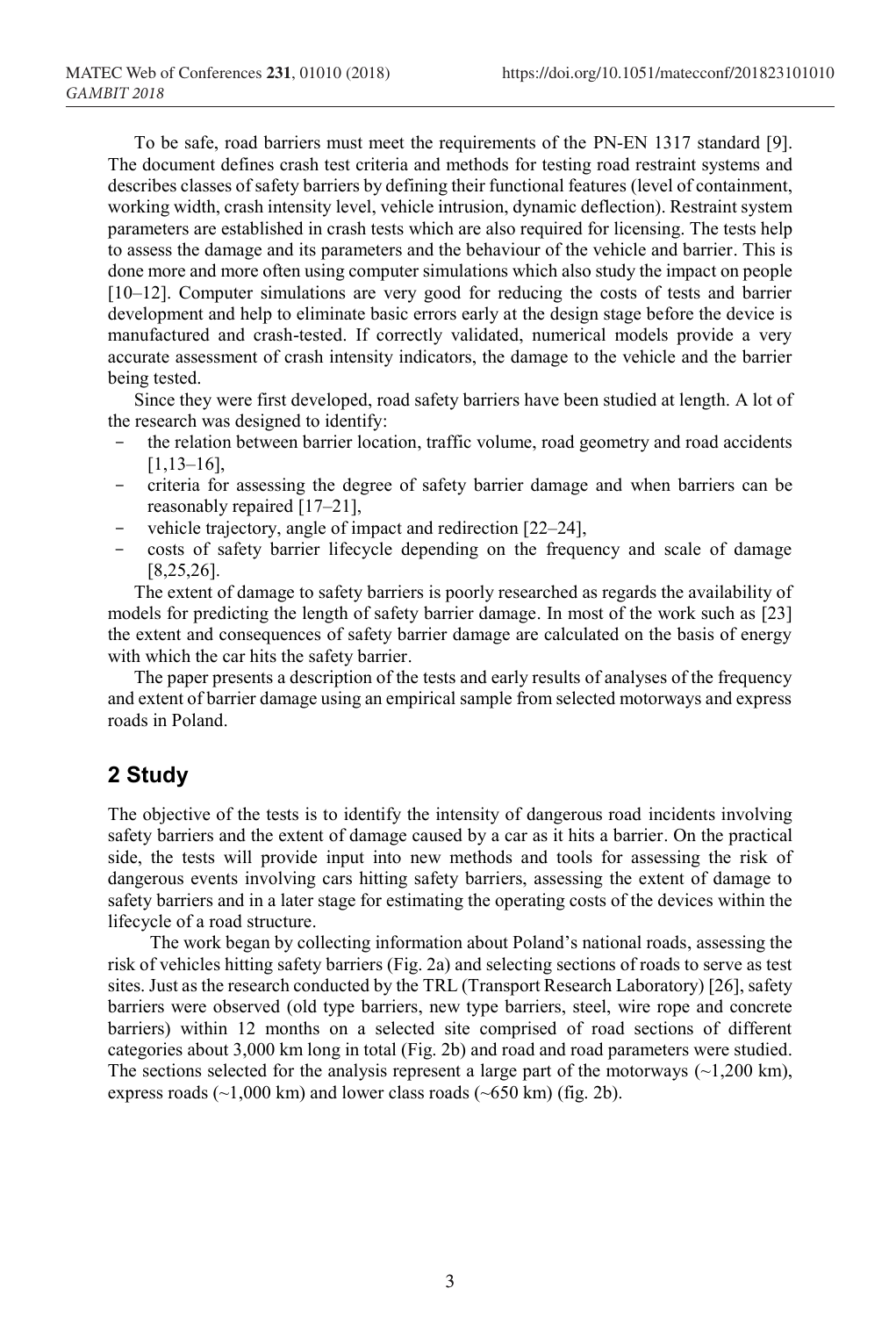

**Fig. 2.** Maps of the test sites: a) risk map of accidents involving hitting a safety barrier and pole b) map of road sections that make up the test site.

Once selected, the test site was supplemented with data from relevant road authorities about collisions and accidents involving road safety equipment. The data were stored in road accident, road traffic and road databases. The databases were combined and explored for the purposes of the analyses.

## **3 Early study results**

The study programme included tests and analyses of the intensity and extent of damage to safety barriers. As agreed in the methodology, the work began by identifying damage on selected baseline sections. All the data and information on safety barrier damage collected so far was used to select sections which came with complete information about damage and traffic conditions. The analyses looked at incidents involving vehicles hitting a median steel barrier. Table 1 shows a sample of the data used for the initial study.

**Table 1.** The length of sections, traffic and number of accidents with steel median safety barriers on test sections.

| Road<br>type | Length | Section     | Length         | Minimum                | Maximum                       | Number of          | Length of     |
|--------------|--------|-------------|----------------|------------------------|-------------------------------|--------------------|---------------|
|              |        | number<br>n | of<br>sections | volume<br>$AADT_{min}$ | volume<br>AADT <sub>max</sub> | accidents*<br>Lacc | damage*<br>Ld |
|              | [km]   | [number]    | [km]           | [veh/day]              | [veh/day]                     | [acc./year]        | [km]          |
| A            | 603    | 184         | 3.28           | 12 507                 | 100 983                       | 415                | 10.6          |
| S            | 707    | 204         | 3.47           | 6 3 0 7                | 112 212                       | 442                | 8.1           |
| GP           | 101    | 31          | 3.26           | 9 2 2 4                | 59 832                        | 156                | 2.1           |
| Sum:         | 1411   | 419         | 3.37           | 6 3 0 7                | 112 212                       | 1013               | 2.,8          |

\*accidents/damage with steel median safety barriers (estimated number of accidents/damage) A – Motorways, S – Express roads, GP – Main roads

The initial analyses looked at about 1, 400 km of national roads which include motorways (603 km), express roads (707 km) and fast trunk roads (101 km). More than a thousand hazardous incidents were recorded on these sections with vehicles hitting the steel median barrier. The total length of safety barriers replaced by maintenance services was more than 20 km.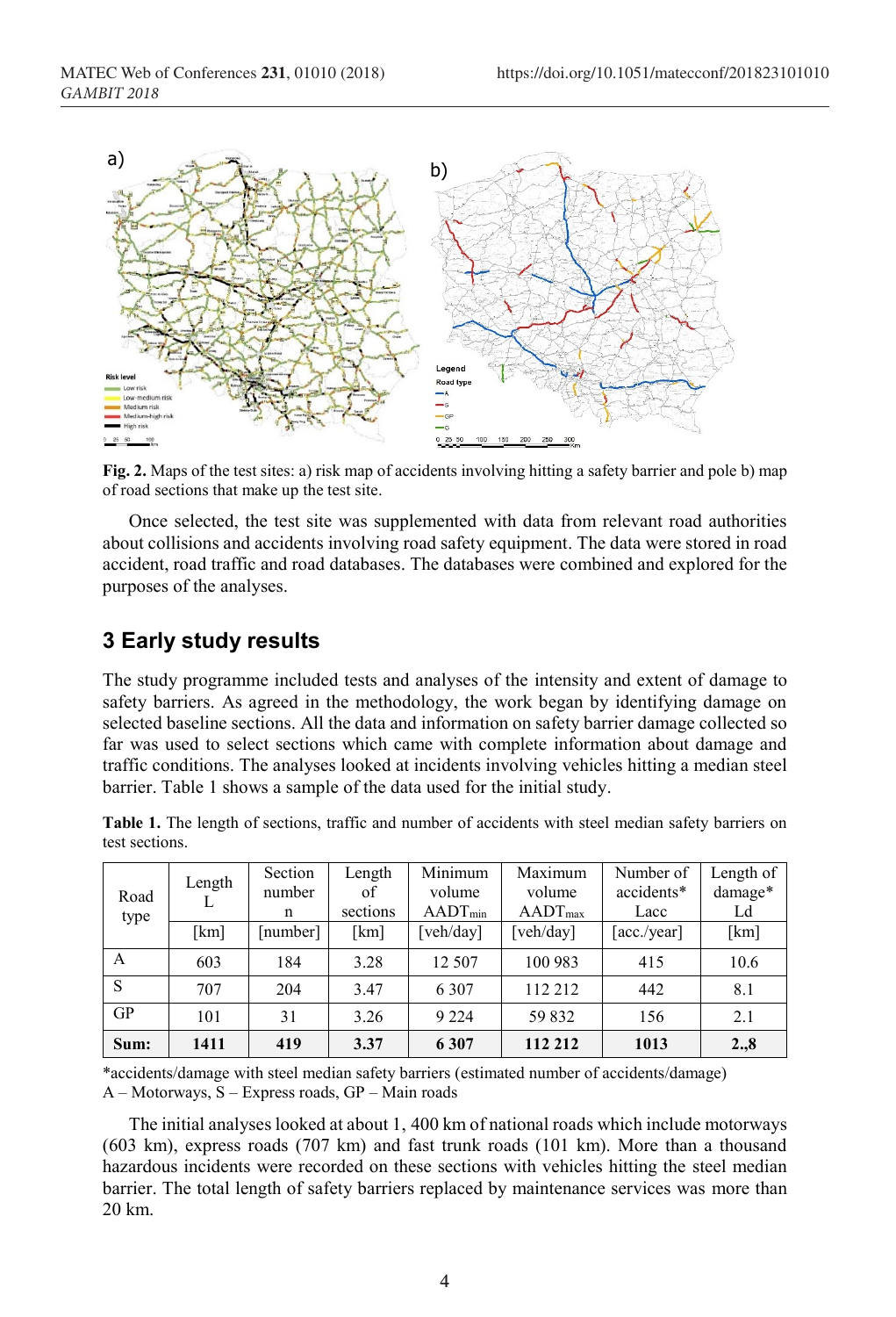Analysis of median barrier accident intensity (Table 2) shows that the density of accidents and the average length of barrier damage as a result of a crash are the highest on fast trunk roads. Further analysis of cars hitting safety devices showed that the extent and type of damage depends on four basic factors: type of barrier (containment level), type and weight of the vehicle involved in the crash, vehicle speed upon impact and the angle of the impact into a safety barrier. The frequency of crashes and median barrier replacements depend on several basic factors: the distance between the barrier and edge of road, number of lanes (width of road) and the barrier material. The probability of a median barrier being hit increases as the distance between the barrier and edge of road decreases. The hypotheses are also confirmed in a review of international literature [22,24,27].

**Table 2.** Indicators of intensity and extent of damage to steel median barriers on the test site. Source: authors' work.

| Road<br>type | Density of<br>accidents<br>Dacc | Average length of<br>damage in a single<br>accident<br>Lp | Density of<br>damage<br>Lo | Share of damage<br>on a section<br>Pd |
|--------------|---------------------------------|-----------------------------------------------------------|----------------------------|---------------------------------------|
|              | [acc./km]                       | [m/acc.]                                                  | $\lceil m/km \rceil$       | [%]                                   |
| A            | 0.69                            | 25.5                                                      | 17.58                      | 1.76                                  |
| S            | 0.62                            | 18.3                                                      | 11.46                      | 1.15                                  |
| <b>GP</b>    | 1.54                            | 13.5                                                      | 20.79                      | 2.08                                  |
| Mean:        | 0.72                            | 20.5                                                      | 14.74                      | 1.47                                  |

The work began by conducting a reliability analysis of the safety barrier damage. First, statistical distributions were used to describe the frequency and extent of damage when vehicles hit median barriers. Figure 3 shows examples of the distributions of the number of accidents on a road section and the length of damage in a single accident. The match between the distribution and empirical data was tested using the Chi-squared test.

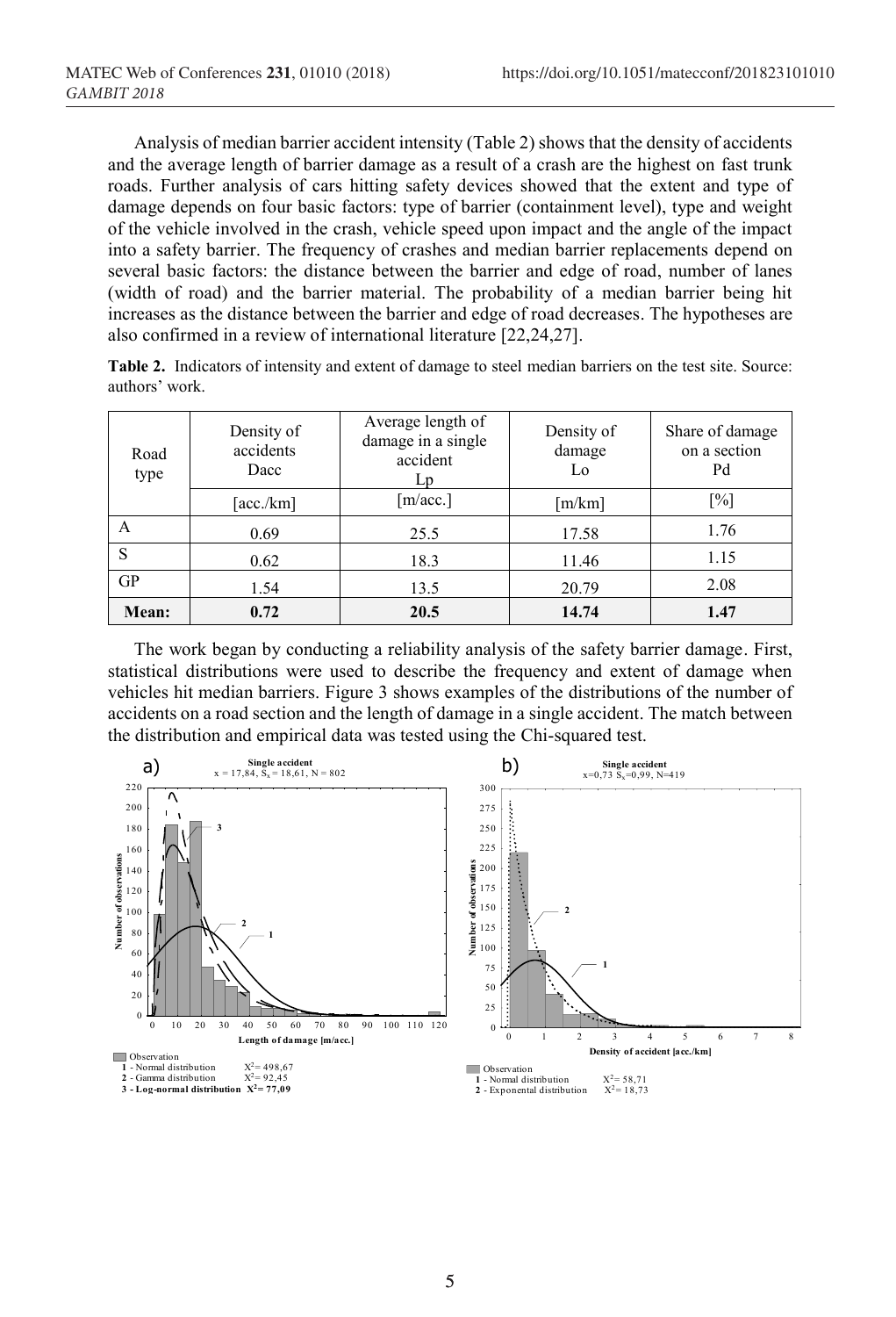

**Fig. 3.** Distribution of the probability density of the length of damage per a single accident and accidents on a road section. Source: authors' work.

Figure 4 shows the cumulative distribution of damage to steel median barriers for a single accident and the sum of damage on a road section. Early results of analysis for the network 80 of national roads show that:

- − on average, steel median barriers are hit by vehicles every 1.5 km, 70
- − within a year a 1 km long section has about 15 metres of steel median barriers replaced, 60



**Fig. 4.** Cumulative distribution of the steel road safety barrier damage.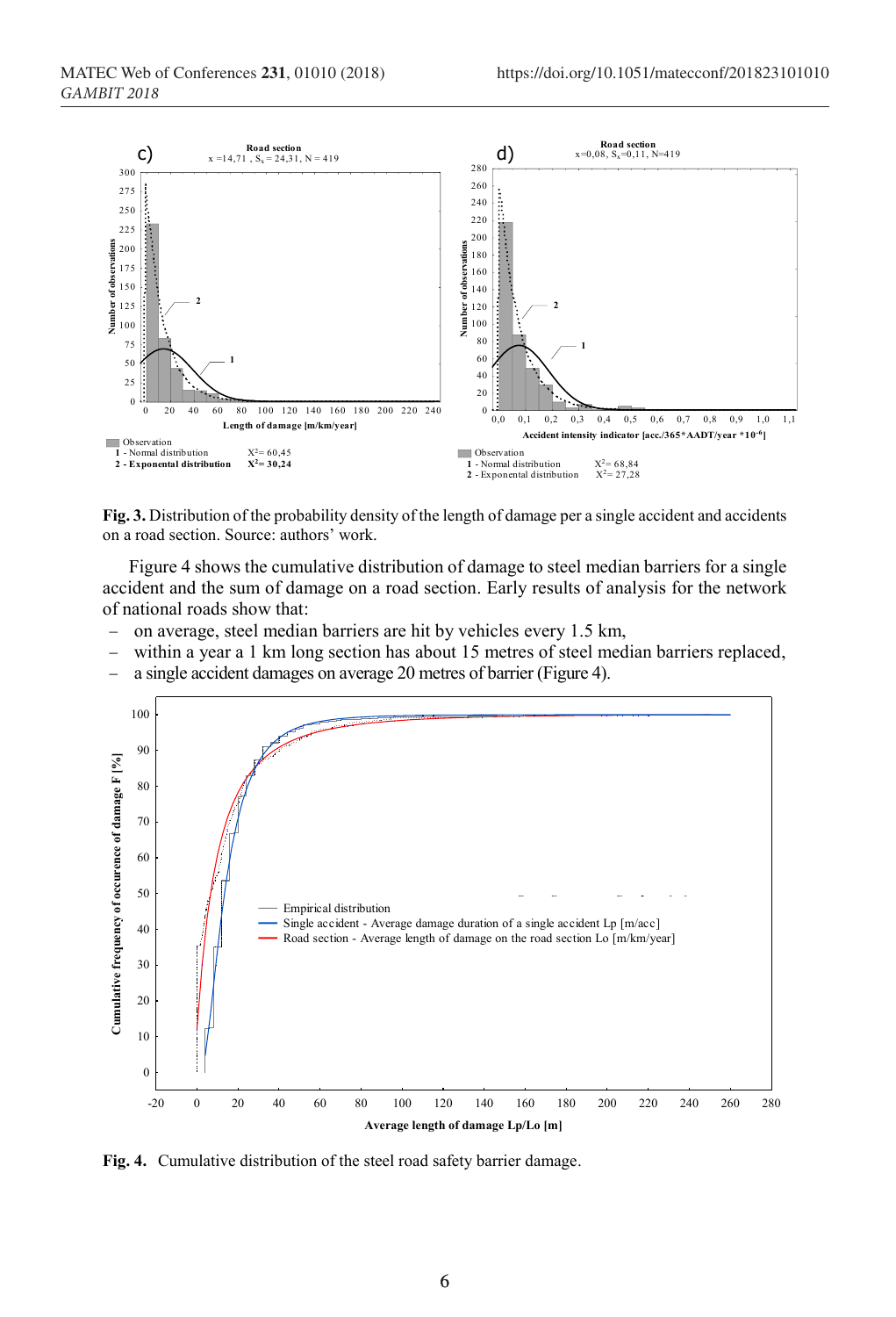#### **4 Conclusions**

The results of the work show that the frequency and extent of damage on fast roads and motorways depend primarily on traffic volume, modal split and vehicle speeds.

The distributions of the intensity and extent of safety barrier damage will contribute to the development of more methods and tools for assessing damage to safety barriers and the risk of hazardous accidents involving safety barriers.

Tests and analyses of the frequency and extent of damage to road safety barriers are conducted under a research project for the NCBiR (National Centre for Research and Development) and the GDDKiA (General Directorate for National Roads and Motorways): RID 3B Project "Effects of time and operating conditions on the durability and functionality of road safety devices".

#### **References**

- 1. M. Antoniuk, Ł. Jeliński, Badanie wpływu rodzaju otoczenia drogi na liczbę i skutki niebezpiecznych zdarzeń drogowych na przykładzie dróg krajowych województwa pomorskiego (in Polish). Master Thesis (Gdansk University of Technology, 2014)
- 2. K. Jamroz, M. Antoniuk, L. Jelinski, K. Gronowska, Częstość i konsekwencje wypadnięcia pojazdu z drogi na przykładzie województwa pomorskiego (in Polish), Drogownictwo. **4**–**5** (2015)
- 3. K. Jamroz, K. Gronowska, M. Antoniuk, Ł. Jelinski, Identyfikacja najechań na barierę drogową na przykładzie województwa pomorskiego (in Polish), in: Semin. Forum – Barier., (Cracow, 2014)
- 4. Ł. Jeliński, K. Jamroz, J. Jamroz, M. Antoniuk, Functionality of road safety devices identification and analysis of factors, MATEC Web Conf. **122** (2017). doi:https://doi.org/10.1051/matecconf/201712202005
- 5. K. Kosmowski, J. Zawalich, Zarządzanie bezpieczeństwem w złożonych obiektach i instalacjach krytycznych (in Polish), in: Model. Syst. Oceny Ryzyka i Diagnostyki Tech., pp. 167–177 (Silesian University of Technology, 2008)
- 6. M. Antoniuk, L. Gumińska, Ł. Jeliński, J. Wachnicka, The influence of road safety barriers on traffic safety (in Polish), Logistyka. **4** (2014). doi:10.13140/2.1.5124.9600
- 7. D. Cusson, Z. Lounis, L. Daigle, Durability monitoring for improved service life predictions of concrete bridge decks in corrosive environments, Comput. Civ. Infrastruct. Eng. **26** pp. 524–541 (2011). doi:10.1111/j.1467-8667.2010.00710.x
- 8. B. Grzyl, A. Kristowski, K. Jamroz, A. Gobis, Methods of estimating the cost of traffic safety equipment's life cycle, MATEC Web Conf. **122** (2017). doi:10.1051/matecconf/20171220 2003
- 9. PN-EN 1317-2 Road restraint systems, Part 2: Performance classes, impact test acceptance criteria and test methods for safety barriers including vehicle parapets (The Polish Committee for Standardization, 2010)
- 10. K. Jamroz, S. Burzyński, W. Witkowski, K. Wilde, G. Bagiński, Numerical methods for the assessment of bridge safety barriers, Adv. Mech. Theor. Comput. Interdiscip. Issues - 3rd Polish Congr. Mech. PCM 2015 21st Int. Conf. Comput. Methods Mech. C. 2015. (2016)
- 11. K. Wilde, S. Burzyński, D. Bruski, J. Chróścielewski, W. Witkowski, TB11 test for short w-beam road barrier, in: 11th Eur. LS-DYNA Conf. Salzbg. DYNAmore GmbH, (2017)
- 12. K. Wilde, K. Jamroz, D. Bruski, M. Budzyński, S. Burzyński, J. Chroscielewski, W.